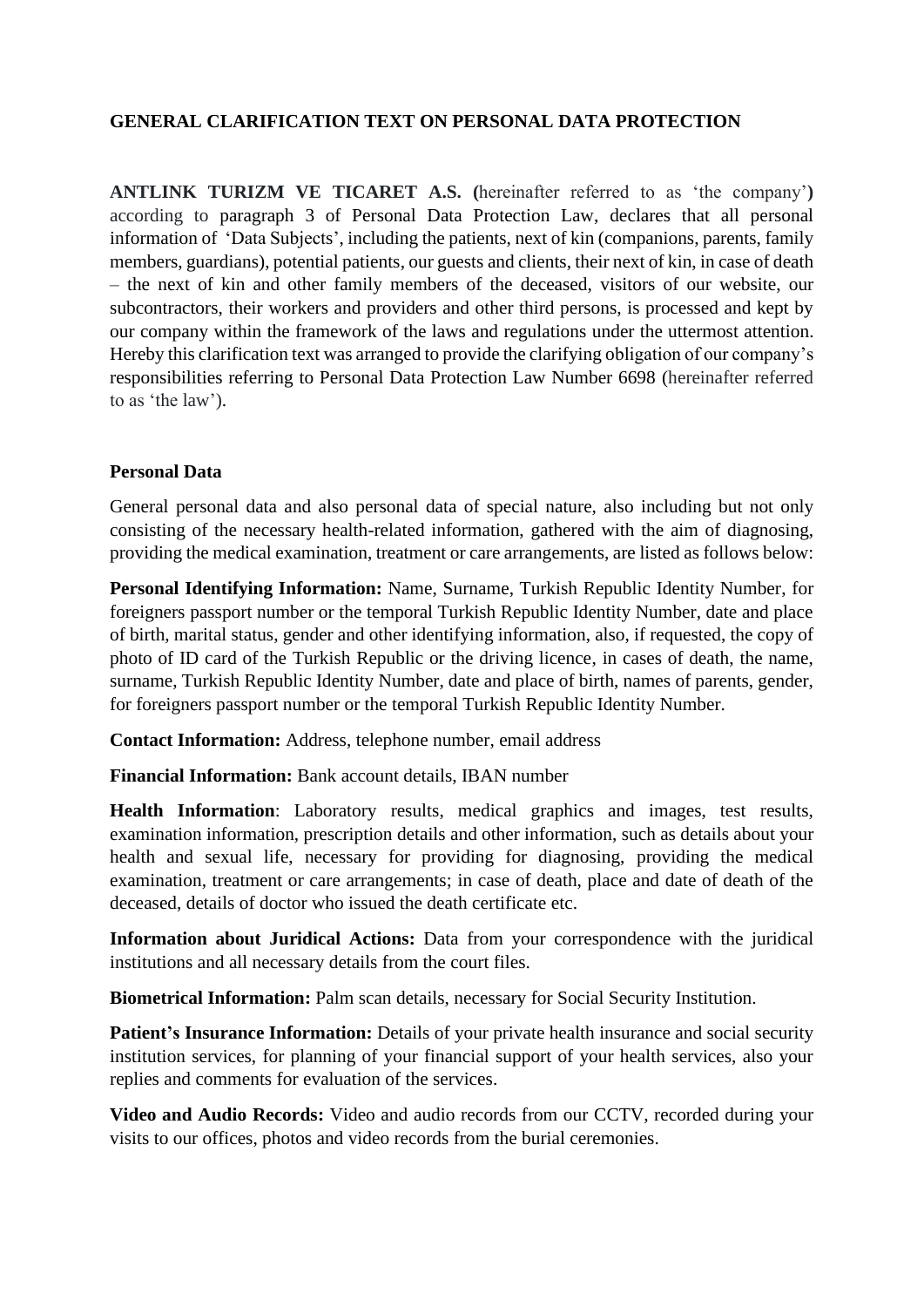**Contact Records:** Audio records from the office landlines' recording system, done at the moments when you call our office phone numbers.

Information received during your usage of mobile or other devices while visiting our website, your IP address, browser details; all types of medical documentation, forms, questionnaires and geodata.

#### **Purpose Of Processing Of Personal Data**

Your personal data is processed for the following purposes:

Providing possibility for you to purchase the products and services of our company, to make use of those products and services;

Confirming your identity;

Protection of public health, medical diagnosing, treatment and care services, planning and management of health services and financing them;

Fulfilling our legal obligations stated in the Health Services Fundamental Law Number 3359, the Decree Law Number 663 on the Organization and Duties of the Ministry of Health and its Affiliated Institutions, the Regulation of Private Hospitals, the Regulation of Processing and Ensuring the Privacy of Personal Health Data Number 6698 and other related regulations;

Planning and management of our company's daily procedures, bringing together patients and doctors, arranging hospital procedures and burial or repatriation procedures;

Measuring, improving and investigation by the company management the level of satisfaction of patients and patients' right;

Measuring, improving and investigation by the company management the level of satisfaction of family members of the deceased for cases of burials and funeral repatriations;

Medicine or medical device supply for the patients;

Providing to the patients information about the booked appointments if they're made, supplying necessary details and/or reminding about the appointments.

Carrying out risk management and quality improvement activities

Analysing the health services and burial / repatriation services you use for the purpose of improving them;

In regards to the financing of providing the necessary services, meeting the expenses of provided services checking accuracy and sharing of the required information with private insurance companies via our Customer Services, Accounts or Marketing departments;

Analysing the quality of services providers for health services or burial/repatriation services for development and improvement of those services; storing your health data, responding to all your questions and complaints within our services;

Conducting the process of managing the relations between patients and health service providers.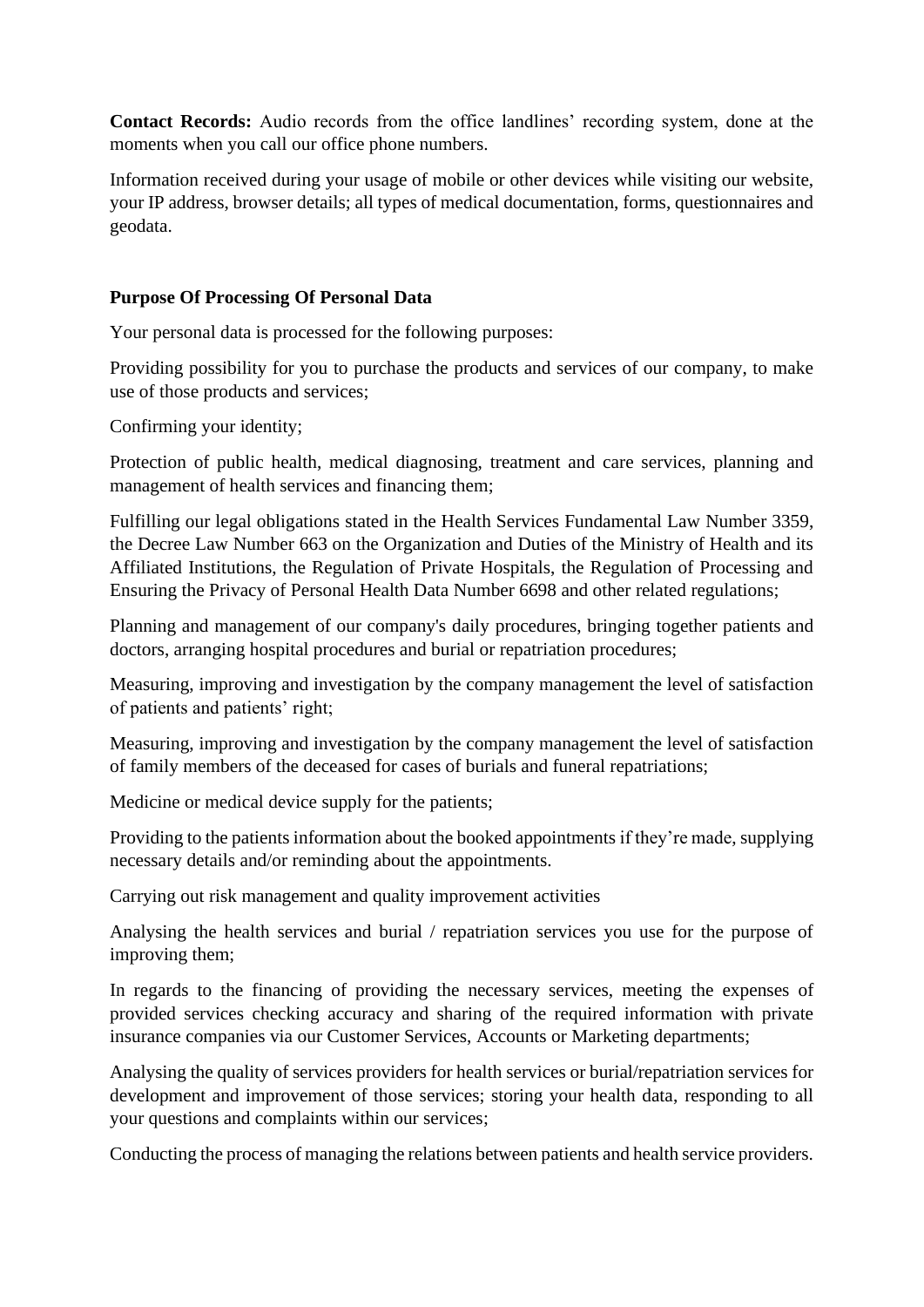Taking necessary actions and transactions in official institutions for conducting of funeral services, requested by you from us;

Issuing invoices and providing financial and accounting procedures;

Following up of claims and requests;

Ensuring physical protection of the facility;

Carrying out logistic activity;

Arranging of various organizations, events or similar activities;

Performing the process of agreement

Transferring information to the authorized persons and foundations;

Composing of visitors' recording and tracking it,

Besides the purposes as written above, your personal data, with the condition of obtaining your explicit consent, could be processed with the target to providing information on improving services of health service providers, updating about the new methods of treatment application, services to be provided, openings and similar areas.

For processions of personal data of special nature, which is considered by data subjects to be more important for protection due to various reasons, our company shows special sensivity. Within this scope, the data of that type could be processed only after receiving the explicit consent of data subject and after applying the necessary measures for data protection.

Personal data, except for data concerning health and sexual life, may be processed without seeking explicit consent of the data subject, in cases provided for by laws. Nonetheless, personal data concerning health and sexual life may only be processed, without seeking explicit consent of the data subject, on condition of applying the necessary measures, by the persons subject to secrecy obligation or competent public institutions and organizations with the reasons as shown below:

for the purposes of protection of public health,

operation of preventive medicine,

medical diagnosis,

treatment and nursing services,

planning and management of health-care services as well as their financing.

## **To Whom And For Which Purposes Processed Personal Data Could be Transferred**

In accordance with paragraphs 8 and 9 of Law number 6698, after providing of adequate protection measures your personal data, could be transferred to company shareholders, company partners, next of kin of the patient or deceased, legal persons such as private companies or governmental institutions related to the patient, private insurance companies,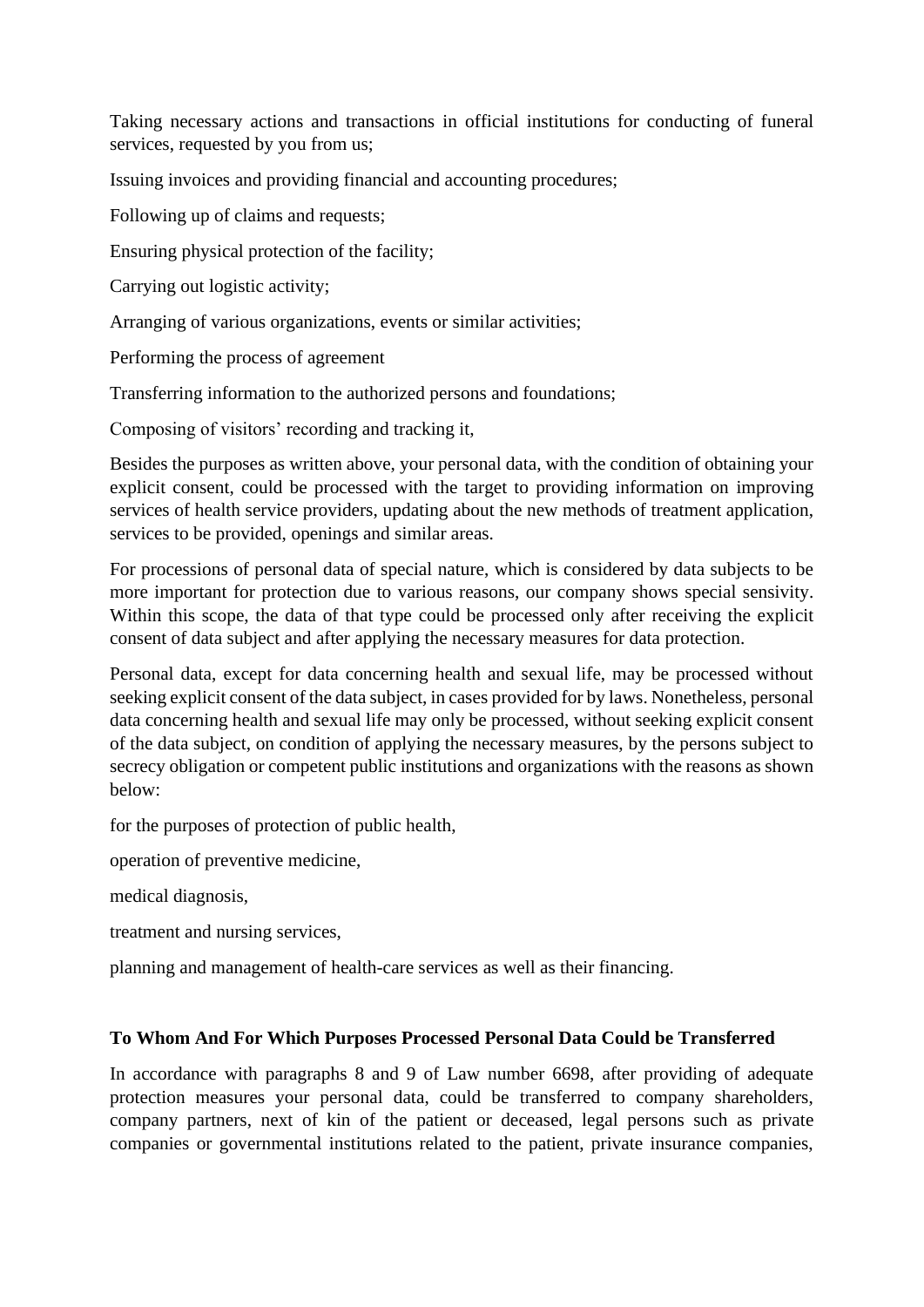laboratories, family members for the purposes limited with the services provided by us and our business cooperation or as predicted in regulations.

# **Gathering Methods of Personal Data And Legal Reasons**

Personal data may be processed without seeking the explicit consent of the data subject only in cases where one of the following conditions is met: it is expressly provided for by the laws; processing of personal data of the parties of a contract is necessary, provided that it is directly related to the establishment or performance of the contract; it is necessary for compliance with a legal obligation to which the company is subject; data processing is necessary for the establishment, exercise or protection of any right; processing of data is necessary for the legitimate interests pursued by the company, provided that this processing shall not violate the fundamental rights and freedoms of the data subject; personal data have been made public by the data subject him/herself.

Our company store and processes the personal data, which was gathered by one of the following channels: by the records done when the data subject contacted us via internet or telephone; any forms or questionnaires filled in the printed form, various invoices, consignment notes, documents, agreements and similar issued in the name of our company or sent to us, medical tests, examination records or measures or other reports and documents received after your communication with the doctors and other hospital personnel at various hospitals or health centres with the purpose of receiving the health services, necessary documents and information you shared with us for providing and conducting the burial or repatriation services, CCTV records and other data.

In accordance with clause 2 of paragraph 5 despited above-written conditions, when the data procession is necessary for carrying out the agreement, legal obligations or protection of fundamental rights and freedoms, at other cases your personal data will be processed with your explicit consent.

## **Rights of Data Subject**

Rights of Data Subjects, listed in paragraph 11 of Law are as follows: each person has the right to request to the data controller about him/her to learn whether his/her personal data are processed or not, to demand for information as to if his/her personal data have been processed, to learn the purpose of the processing of his/her personal data and whether these personal data are used in compliance with the purpose, to know the third parties to whom his personal data are transferred inside the country or abroad, to request the rectification of the incomplete or inaccurate data, if any.

Referring to your rights as written above, you can fill in the 'Information Request Form on Law Number 6698' on our website<https://antlink.com.tr/> and, after filling the form, you can:

print it, sign and bring it to our office or send via notary or registered mail by the postal service to our postal address.

by using the officially-registered electronic address with your secured electronic signature or mobile signature you can send it to our email address.